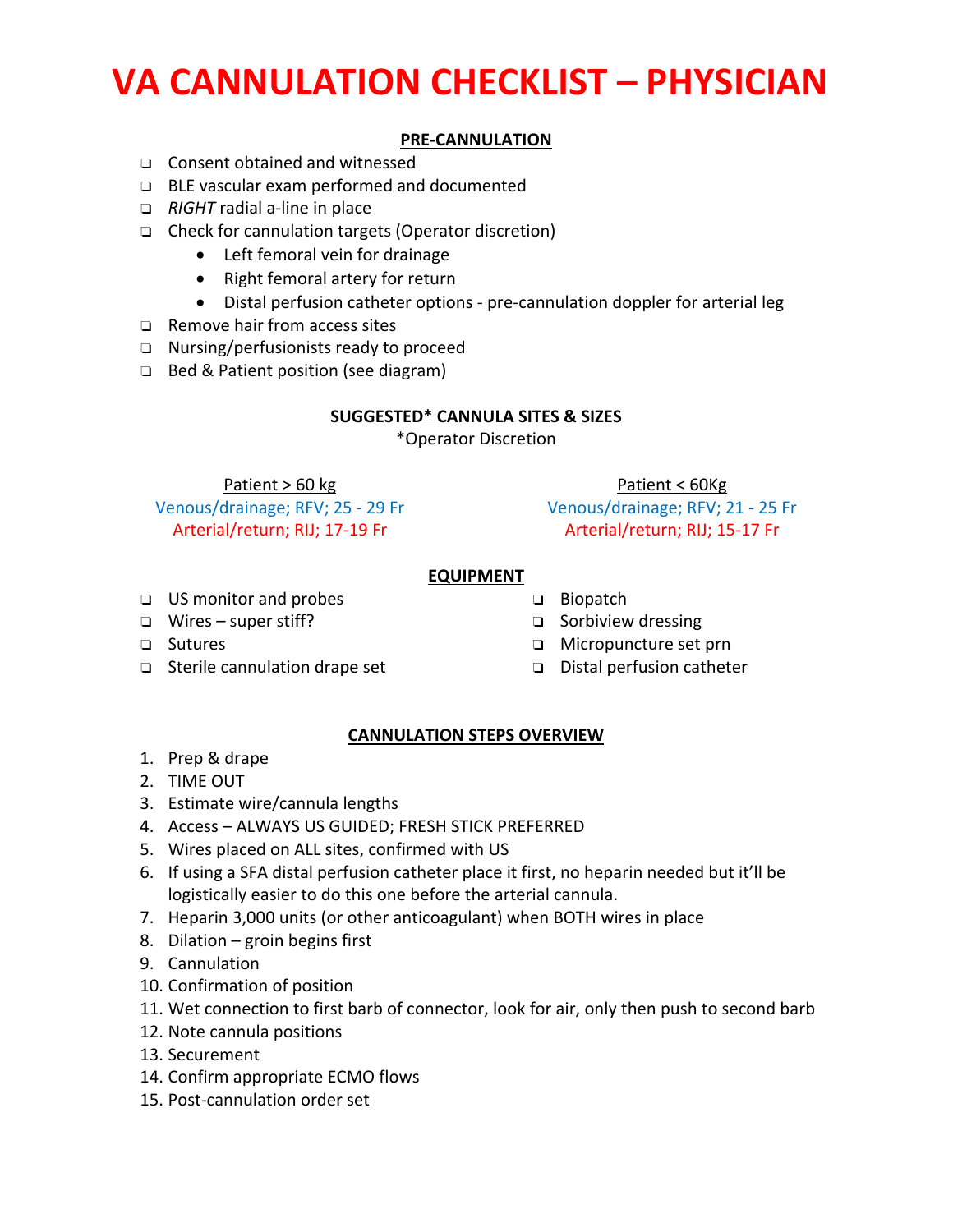# **VA CANNULATION CHECKLIST – PHYSICIAN**

- 16. REPEAT BLE VASCULAR EXAM
- 17. Notes/documentation/time card

## **DETAILED MD CANNULATION STEPS – RIGHT FEMORAL ARTERY (RETURN)**

- ❏ Estimate *in situ* wire length
- ❏ Estimate *in situ* cannula position
- ❏ Flush cannula
- ❏ (RE) Tighten all caps/stopcocks
- ❏ Obtain introducer needle access ALWAYS under US guidance
	- Access point in *COMMON* femoral artery
	- Fresh stick strongly preferred
	- consider micropuncture for difficult access
- ❏ Place 75cm 0.035 wire into right IJ and visualize with US
	- Consider stiff wires in obese patients, etc
	- Administer 5000U heparin (or other anticoagulant) when BOTH wires placed
- ❏ Sequentially dilate over wire groin operator starts first
	- Only  $\sim$  1/3 of dilator needs to go in
	- Continuously ensure wire moves easily back and forth
	- Dilate to one size smaller than planned cannula size
- ❏ Advance cannula with introducer until last hole intraarterial
	- remove introducer
- ❏ Clamp cannula
- ❏ Connect to arterial (return) circuit with appropriate air‐free technique
	- Ensure no air entrainment
	- Check access port on cannula is secured
- ❏ Secure cannula and cover with sterile dressing
	- Note position